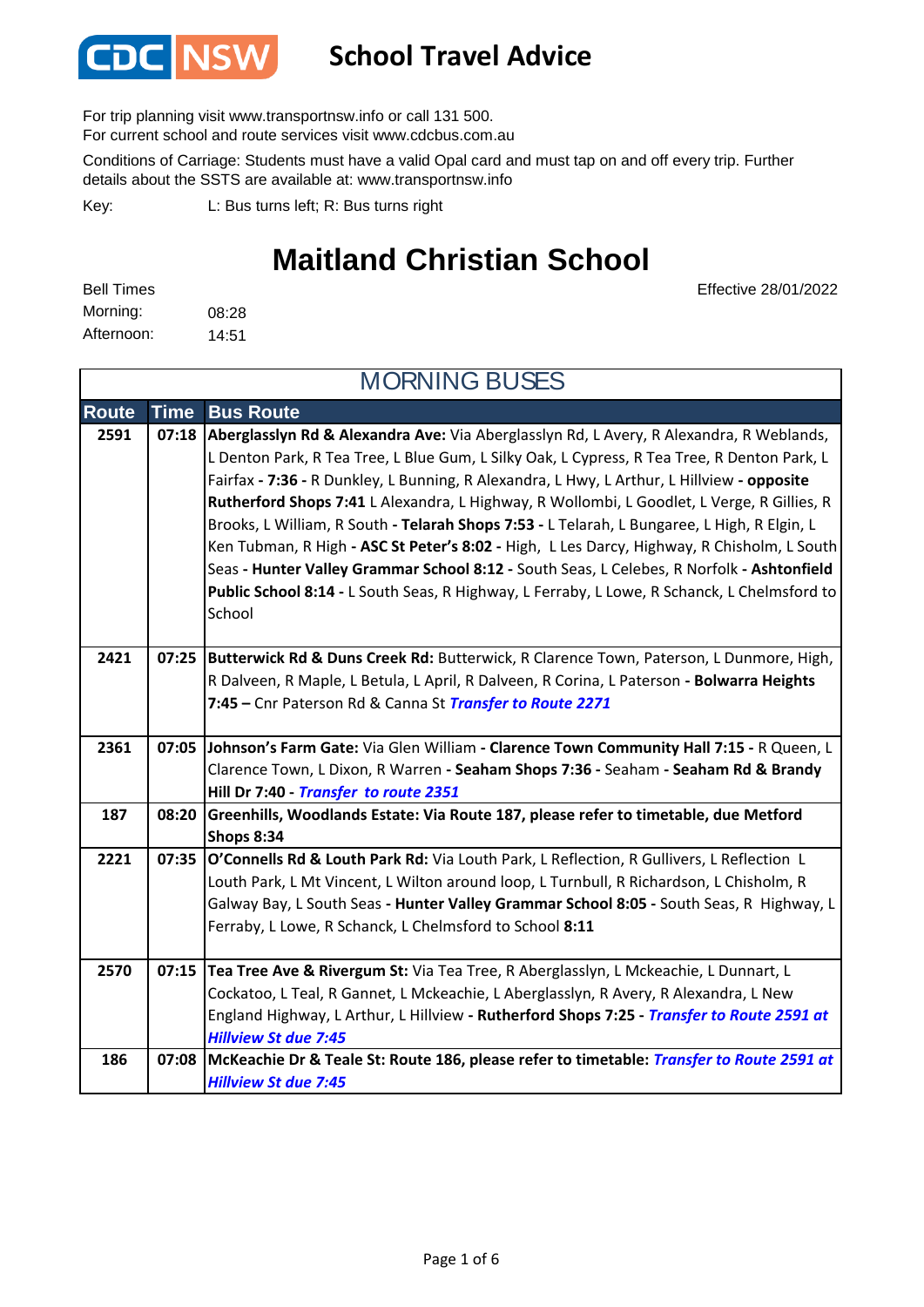# **CDC** NSW School Travel Advice

| <b>Route</b> | <b>Time</b> | <b>Bus Route</b>                                                                                                                                                                                                                                                                                                                                                                                                                                                                                                                                                                                                                                                                                                                                                                                                                                                                                                                                                                                                                                                                                                                                                                                                                                                                                                                                                                    |
|--------------|-------------|-------------------------------------------------------------------------------------------------------------------------------------------------------------------------------------------------------------------------------------------------------------------------------------------------------------------------------------------------------------------------------------------------------------------------------------------------------------------------------------------------------------------------------------------------------------------------------------------------------------------------------------------------------------------------------------------------------------------------------------------------------------------------------------------------------------------------------------------------------------------------------------------------------------------------------------------------------------------------------------------------------------------------------------------------------------------------------------------------------------------------------------------------------------------------------------------------------------------------------------------------------------------------------------------------------------------------------------------------------------------------------------|
| 1441         | 07:00       | Campvale - Richardson & Medowie Rds: L Medowie, R South, R Championship, L<br>Sunningdale, L Lakewood, L South, R Medowie, R Brocklesby, James, Ferrodale, R<br>Kindlebark, R Laurina, L Coachwood, L Kindlebark, R Brushbox, R Silverwattle, R Medowie, L<br>Kirrang, R Fisher, L Lewis, R Ryan, L Abercrombie, L Evans, R Kula, R Kirrang, R Ferodale, L<br>Fairlands, R Lisadell, L Lakeside Terrace, L Grahamstown, R Richardson, L 1 <sup>st</sup> Benjamin Lee,<br>L Mt Hall - Irrawang High School 7:42 - Mount Hall, R Watt, L Richardson, R Adelaide, L<br>Rees James, (At Rangers Rd end) continue back along Rees James - 7:50 - R Bellevue, L<br>Dawson, L Beaton, L Fairchild, L Bennett, R Dawson, L Holwell, R Dawson, L Bellevue, R<br>Rees James, R Alton, L Tregenna, R Adelaide, R William Bailey, L Port Stephens - Raymond<br>Terrace Market Place 8:01 - Port Stephens, L William Bailey, Seaham, L Raymond Terrace, L<br>Government, Edwards, Railway, Thornton, L Glenwood, R Weakleys, R Highway - Avalon<br>Estate - Highway, L South Seas, R Norfolk - Hunter Valley Grammar School 8:26 bus<br>continues as Route 1442 - Norfolk, L Chisholm, u-turn at roundabout, Chisholm, R Norfolk,<br>L South Seas, R Highway, L Ferraby, R Streeton, R Whiteley, R Woodlands around loop,<br>Whiteley, L Streeton, Lowe, R Schanck, L Chelmsford, to School 8:39 |
| 2561         |             | 07:40   From Raworth, Tenambit, East Maitland, Ashtonfield, Metford Via Lindsay (near George),                                                                                                                                                                                                                                                                                                                                                                                                                                                                                                                                                                                                                                                                                                                                                                                                                                                                                                                                                                                                                                                                                                                                                                                                                                                                                      |
|              |             | L Cumberland, R Morpeth, R Jenna, R Wirrah, R Crofton, L Frater, R Valentia, L Crawford, R<br>Goldingham, R Maize, L Nerang, L Hodge, R High, L Brisbane, L Mitchell, R Stronach, R                                                                                                                                                                                                                                                                                                                                                                                                                                                                                                                                                                                                                                                                                                                                                                                                                                                                                                                                                                                                                                                                                                                                                                                                 |
|              |             | Chisholm, L South Seas - Hunter Valley Grammar School 8:02 - L Celebes, R Norfolk, L                                                                                                                                                                                                                                                                                                                                                                                                                                                                                                                                                                                                                                                                                                                                                                                                                                                                                                                                                                                                                                                                                                                                                                                                                                                                                                |
|              |             | South Seas, R Highway, L Ferraby - Metford TAFE 8:07 - R Streeton, R Whiteley,                                                                                                                                                                                                                                                                                                                                                                                                                                                                                                                                                                                                                                                                                                                                                                                                                                                                                                                                                                                                                                                                                                                                                                                                                                                                                                      |
|              |             | Woodlands, L Woodlands, L Whitleley, L Streeton, Lowe, R Schanck, L Chelmsford to school                                                                                                                                                                                                                                                                                                                                                                                                                                                                                                                                                                                                                                                                                                                                                                                                                                                                                                                                                                                                                                                                                                                                                                                                                                                                                            |
| 6306         | 06:55       | White Avenue Bus Shelter: via White, R Blaxland - Singleton Heights Shops 7:00 - Blaxland,<br>L Bridgeman, R Acacia, L Casey, R Dominion, R Casey, L Graham, L Pioneer, L Wattle Ponds,<br>L Bridgeman, L Highway - Royal Hotel 7:10 - Highway - Charbonnier Motel 7:13 - Highway<br>- Mitchell Line Rd Intersection 7:19 - Kirkton Rd & Expressway 7:25 - L Standen, R<br>Highway - Miller Park 7:33 - Greta 7.38 - Lochinvar 7:43 - Windella Downs 7:44 - Highway,<br>L Chelmsford, to School 8:15                                                                                                                                                                                                                                                                                                                                                                                                                                                                                                                                                                                                                                                                                                                                                                                                                                                                                |
| 2202         |             | 07:40 Anderson Dr & Christie Rd: R Christie, L Burgess, L Beverley, R Western, L Southern, L<br>Eastern, L Anderson, R Glenwood, R Thornton, Railway - Thornton Newsagency 7:50 -                                                                                                                                                                                                                                                                                                                                                                                                                                                                                                                                                                                                                                                                                                                                                                                                                                                                                                                                                                                                                                                                                                                                                                                                   |
|              |             | Railway, Edwards, R $1^{st}$ Somerset – 7:55 (Somerset opp Featherwood), Thomas Coke, R<br>Taylor, R Haussman, R Raymond Terrace, L Settlers - Waterford County 8:06 - Settlers, L<br>Dragonfly, Harvest, R Raymond Terrace, L Metford, L Chelmsford to School                                                                                                                                                                                                                                                                                                                                                                                                                                                                                                                                                                                                                                                                                                                                                                                                                                                                                                                                                                                                                                                                                                                      |
| 2271         |             | 07:10 Vacy Oval: via Gresford Rd - St Paul's Church Paterson 7:20 - L Paterson Bridge, Paterson, L<br>Duns Creek - Wurrumbo 7:28 - L Paterson - Iona 7:35 - R Paterson, L Dunmore, High, Largs,<br>R Dalveen, R Maple, L Betula, L April, R Dalveen, R Corina, L Paterson, R James, Wesley, R<br>Tocal turn around at Maitland Vale, Paterson, Cnr Paterson Rd & Canna St - 7:50 - Transfer<br>from Route 2421, Paterson, Belmore, L High - Belmore Hotel - R Elgin, L Les Darcy, R High,<br>L Rous, R Victoria, R Richardson, L Chisholm, L Mitchell, R Stronach, L Chisholm, L South<br>Seas, R Hwy, L Ferraby, L Lowe, R Schanck, L Chelmsford to School 8:25                                                                                                                                                                                                                                                                                                                                                                                                                                                                                                                                                                                                                                                                                                                    |
| 2461         |             | 07:30 Rosebank Estate: Via Rosebank, L High, L Elizabeth, R Anne, R McClymonts Swamp, L High,<br>L Hinton, R Nulla Nulla, turn around - Nulla Nulla Lane Hinton 7:45 - via Hinton, R Lawlers,                                                                                                                                                                                                                                                                                                                                                                                                                                                                                                                                                                                                                                                                                                                                                                                                                                                                                                                                                                                                                                                                                                                                                                                       |
|              |             | L Phoenix Park, R Swan, L Tank, R Canterbury, R Jenna, L Morpeth - Linuwel School 8:03 -                                                                                                                                                                                                                                                                                                                                                                                                                                                                                                                                                                                                                                                                                                                                                                                                                                                                                                                                                                                                                                                                                                                                                                                                                                                                                            |
|              |             | Morpeth, L Cumberland, R Lindsay, Raymond Terrace, R Metford, R Chelmsford to School<br>8:10                                                                                                                                                                                                                                                                                                                                                                                                                                                                                                                                                                                                                                                                                                                                                                                                                                                                                                                                                                                                                                                                                                                                                                                                                                                                                        |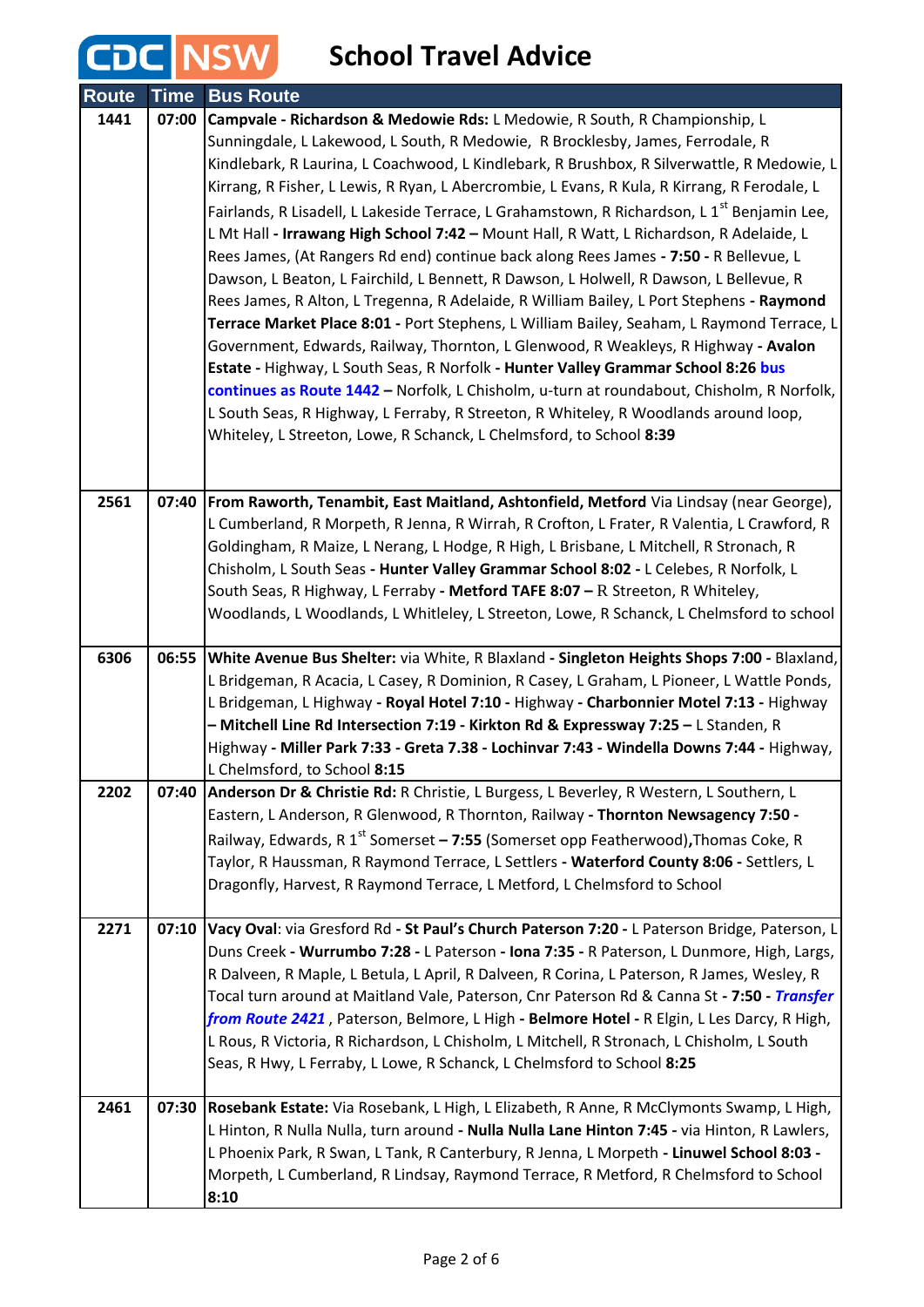# **CDC** NSW School Travel Advice

| <b>Route</b> | <b>Time Bus Route</b>                                                                    |
|--------------|------------------------------------------------------------------------------------------|
| 181          | 07:25 Raymond Terrace Rd & Turners Rd: Via Raymond Terrace, R Woodberry, L Kookaburra, R |
|              | Lark, R Lawson - Woodberry 7:35 - Route 181 via Woodlands Estate to School, please       |
|              | refer to timetable to School 8:15                                                        |
| 2351         | 07:20 Bolwarra Heights: Via Paterson Rd, Clarence Town Rd, 7:33 R Brandy Hill, R Seaham- |
|              | Seaham Rd & Brandy Hill Dr 7:40 - Transfer from Route 2361 Seaham, R Hinton - Hinton     |
|              | 7:53 - Hinton, L Phoenix Park, over Morpeth Bridge R Swan - Morpeth - Swan, L Tank,      |
|              | Metford, R Maize, L View, L Hinder, R High, L Hunter, L Raymond Terrace, R Metford, L    |
|              | Chelmsford to School 8:10                                                                |

| <b>AFTERNOON BUSES</b> |       |                                                                                                                                                                                                                                                                                                                                                                                                                                                                                                                                                                                                                                                                                                                                                                                                                                                                                                                                                                                                                                                                                                                                                   |
|------------------------|-------|---------------------------------------------------------------------------------------------------------------------------------------------------------------------------------------------------------------------------------------------------------------------------------------------------------------------------------------------------------------------------------------------------------------------------------------------------------------------------------------------------------------------------------------------------------------------------------------------------------------------------------------------------------------------------------------------------------------------------------------------------------------------------------------------------------------------------------------------------------------------------------------------------------------------------------------------------------------------------------------------------------------------------------------------------------------------------------------------------------------------------------------------------|
| <b>Route</b>           | Time  | <b>Bus Route</b>                                                                                                                                                                                                                                                                                                                                                                                                                                                                                                                                                                                                                                                                                                                                                                                                                                                                                                                                                                                                                                                                                                                                  |
| 0451                   | 15:00 | To Windella Downs, Greta, Singleton Via R Chelmsford, R Schanck, L Lowe, R Ferraby, R<br>Highway, L South Seas, R Norfolk - Hunter Valley Grammar: 3:10 - via Norfolk, R Chisholm,<br>L Hwy, R River, Lerra, L Camilla - Windella Downs 3:35 - turns around at Krystyna, Camilla,<br>R Lerra, River, R Highway - ASC St Joseph's 3:45 - Transfer students for Luskintyre &<br>Lambs Valley to Route 2711 continue Highway, only stop in Greta is near Greta Motel -<br>Townhead Park 4:10 - Shell Service Station Singleton 4:15 -                                                                                                                                                                                                                                                                                                                                                                                                                                                                                                                                                                                                                |
| 2274                   |       | 15:00 To Paterson via L Chelmsford, L Highway, R Chisholm, L South Seas, L Celebes, L Norfolk -<br>Hunter Valley Grammar School 3:11 - Transfer students to Route 2218 (Bolwarra<br>Heights), 1471 (Raymond Terrace, Medowie), 2691 (Louth Park) Norfolk, R Chisholm, L<br>Highway, R King - St Joseph's PS 3:17 - Transfer students to Route 0321 (Chisholm,<br>Thornton) King, L Lawes, L Melbourne, R Highway, Les Darcy, R High - Maitland Town Hall<br>3:25 - Via High, L Ken Tubman, L Elgin, R Steam, R Church, R Olive - Maitland PS 3:29 -<br>Olive, L Elgin, R Bulwer, L Ken Tubman, R Church, L High, R Belmore, Paterson, L<br>Westbourne, R Addison, L Bayswater, R Kensington, R Bolwarra - Bolwarra PS 3:40 -<br>Bolwarra, L Paterson, R Wesley, R James, L Paterson, R Corina, L Dalveen, L April, R Betula,<br>R Maple, L Dalveen, L High, Dunmore, R Paterson - Woodville P.O. 3:55 - L Paterson, R<br>Duns Creek - Wurrumbo 4:05 - turn Duns Creek Rd, R Paterson, R Gresford - Paterson P.O.<br>4:15 - Transfer students for Martins Creek to Route 2385 Via Gresford to Vacy Oval turn<br>around, Gresford - Paterson 4:40 - |
| 2543                   |       | 15:00 To Raworth, Morpeth Via L Chelmsford, L Highway, R Chisholm, L Norfolk, R South Seas, R<br>Celebes, L Norfolk, R Chisholm, L Highway, R King, L Lawes, R Melbourne, L Morpeth, R<br>Jenna, L Canterbury, L Tank, R High, L Northumberland, L Swan - 3:37 -                                                                                                                                                                                                                                                                                                                                                                                                                                                                                                                                                                                                                                                                                                                                                                                                                                                                                  |
| 1423                   |       | 15:02 To Ashtonfield, Rathluba Estate & Morpeth Via Chelmsford, R Schanck, L Lowe, R Ferraby,<br>R Highway, L South Seas, U-Turn at Roundabout, L Celebes, L Norfolk - Hunter Valley<br>Grammar School 3:13 - Norfolk, L Chisholm, R Stronach, L Mitchell, R Chisholm, R<br>Richardson, L Turnbull, turns around at roundabout, via Turnbull, L Rathluba, R Maher, L<br>Richardson, Victoria, L Rous, R High, L Lawes, L William - East Maitland PS 3:31 - Transfer<br>Students for Louth Park to Route 253 L Highway, L King, R Lawes, L High, R Lindesay, R<br>Raymond Terrace, L Hunter, R High, L Hinder, R View, R Maize, L Goldingham, R Roberts, L<br>Ronald, L Thursby, L O Hearn, L Goldingham, R Crawford, R Valencia, R Stace, Crofton, L<br>Edwards, L Valley, R Justin, L Jenna, L Morpeth Rd 3:50                                                                                                                                                                                                                                                                                                                                   |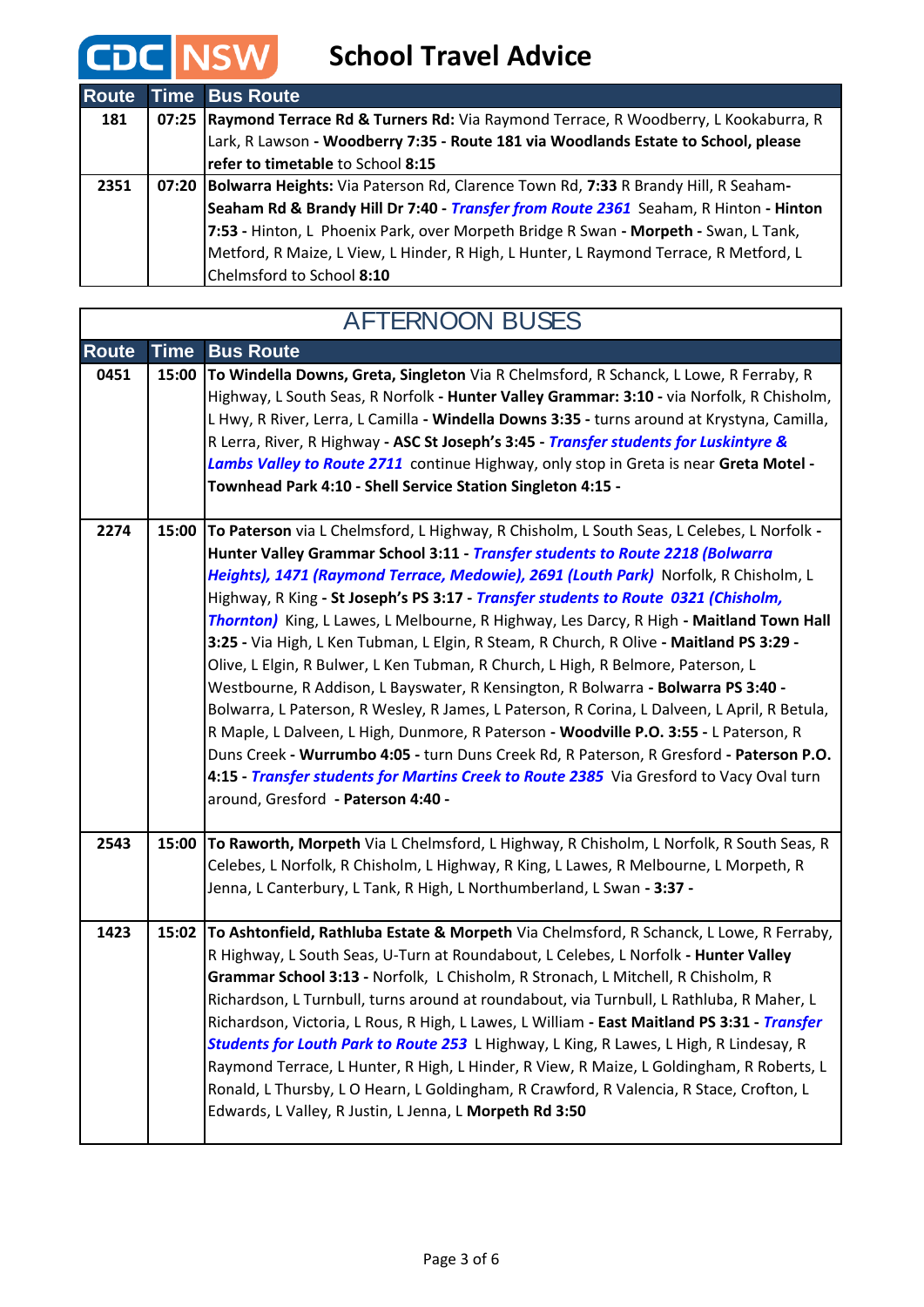#### **School Travel Advice**

CDC NSW

| <b>Route</b> | <b>Time</b> | <b>Bus Route</b>                                                                                                                                                                                                                                                                                                                                                                                                                                                                                                                                                                                                                                                                                                                                                                                                                                                                                                        |
|--------------|-------------|-------------------------------------------------------------------------------------------------------------------------------------------------------------------------------------------------------------------------------------------------------------------------------------------------------------------------------------------------------------------------------------------------------------------------------------------------------------------------------------------------------------------------------------------------------------------------------------------------------------------------------------------------------------------------------------------------------------------------------------------------------------------------------------------------------------------------------------------------------------------------------------------------------------------------|
| 2333         |             | 15:03 To Telarah, Rutherford Via L Chelmsford, R Highway, Les Darcy to roundabout at Hospital,<br>L Bungaree, R Telarah, R South, L Capper, L Parkes, R McDonald, R Young - St Paul's PS 3:25<br>- L Highway, R Dunkley, R Weblands - Rutherford PS 3:30 - Transfer students for Denton<br>Park & Bishops Bridge to Route 2263, students for Anambah to Route 2482 Via<br>Weblands, R Alexandra, R Highway, L Regiment, L Brigantine, L Garwood, R Belmar, R<br>Logan, L Harvey, Dunkley, R Weblands, L Alexandra, L Avery, R Peter, R Hague, R<br>Endeavour, R Alexandra - 3:42 -                                                                                                                                                                                                                                                                                                                                      |
| 2353         | 15:03       | To Ashtonfield, Tenambit, Morpeth, Hinton, Brandy Hill, Seaham Via L Chelmsford, L<br>Highway, R Chisholm, L Norfolk, R South Seas, R Celebes, L Norfolk - Hunter Valley<br>Grammar School 3:10 - Norfolk, R Chisholm, L Highway, R King, R Lawes, L High, L Hinder, R<br>View, R Maize, L Edward, L Collinson, Thompson, R Morpeth - 3.38 - Morpeth, Swan, L<br>Phoenix Park, R Hinton - Hinton Public School 3:45 - Hinton, L Seaham, L Brandy Hill - 3:56 -<br>R Clarence Town, R Dixon, R Warren - Seaham Shops 4:10 - Transfer Students for Clarence<br>Town to Route 2245 Seaham, R Brandy Hill, L Clarence Town, Paterson - Woodville 4:22                                                                                                                                                                                                                                                                       |
| 2503         |             | 15:05 To Hinton, Wallalong, Woodville Via L Chelmsford, R Turton, L Morton, L Bruce, R Blaxland<br>L Mitchell R Highway, R King - St Joseph's PS 3:15 - Transfer students for Duckenfield to<br>Route 2416 Via King, R Lawes, L High, L Lindesay, R Cumberland - Maitland Grossmann HS<br>3:30 - Via Cumberland, L Narang, R Hodge, R High, L Hunter, L Pierce, L Hinder, R View, R<br>Maize, L Metford, Tank, R Swan, L Phoenix Park, over Morpeth Bridge, R Hinton Rd, over<br>Hinton Bridge, as far as - Nulla Nulla Lane 3:50 - turn around, Hinton, R High, R<br>McClymonts Swamp, L Anne, L Elizabeth, R High - Wallalong 3:54 - R Rosebank, R High, L<br>Clarence Town, R Butterwick, R Greenwattle Creek, turns at corner Jack James and<br>Greenwattle Creek, via Greenwattle Creek, L Butterwick, R Clarence Town 4:20                                                                                        |
| 2623         | 15:05       | To Buchanan, Richmond Vale Via L Chelmsford, L Highway, R Chisholm, L South Seas, L<br>Norfolk, R Chisholm, L Highway, R Victoria - Victoria St Station - R Lawes, L William, L<br>Highway, L King, R Lawes, L High, L Lindesay, R Cumberland - Maitland Grossman HS 3:30 -<br>Via Cumberland, L Narang, R Hodge, R High, L Brisbane, Mt Vincent, R Wilton around loop,<br>R Buchanan, R John Renshaw, L George Booth, R Richmond Vale, turns at Sheppard's Rd -<br>4:08 - Richmond Vale, L George Booth                                                                                                                                                                                                                                                                                                                                                                                                                |
| 6347         | 15:05       | To Rutherford, Lochinvar, Greta, Branxton, Singleton Via L Chelmsford, L Highway, R<br>Chisholm, L South Seas L Celebs L Norfolk - Hunter Valley Grammar School 3:15 - Via<br>Norfolk, R Chisholm, L Highway, R Aberglasslyn, L Alexandra, Avery St Rutherford High<br>School 3:35 - Drops students for McKeachie's Route 2721 due 3:49 Turn around return<br>Avery, R Alexandra, R Weblands, L Dunkley, R Fairfax, L Denton Park, R Highway - ASC St<br>Joseph's 3:48 - Branxton Pool 4:03 - John Rose Oval 4:05 - via Clift, L Drinan, R Bridge,<br>Wine Country Dr, L Expressway - Kirkton Rd & New England Hwy 4:10 - Mitchell Line Rd<br>4:16 - Charbonnier Motel 4:25 - continue Highway, R White, Blaxland - Singleton Heights<br>Shops 4:40 - Blaxland, L Bridgeman, R Acacia, L Casey, R Dominion, R Casey, L Graham, L<br>Pioneer, L Wattle Ponds, L Bridgeman, R Highway - Country Acres Caravan Park 4:54 - |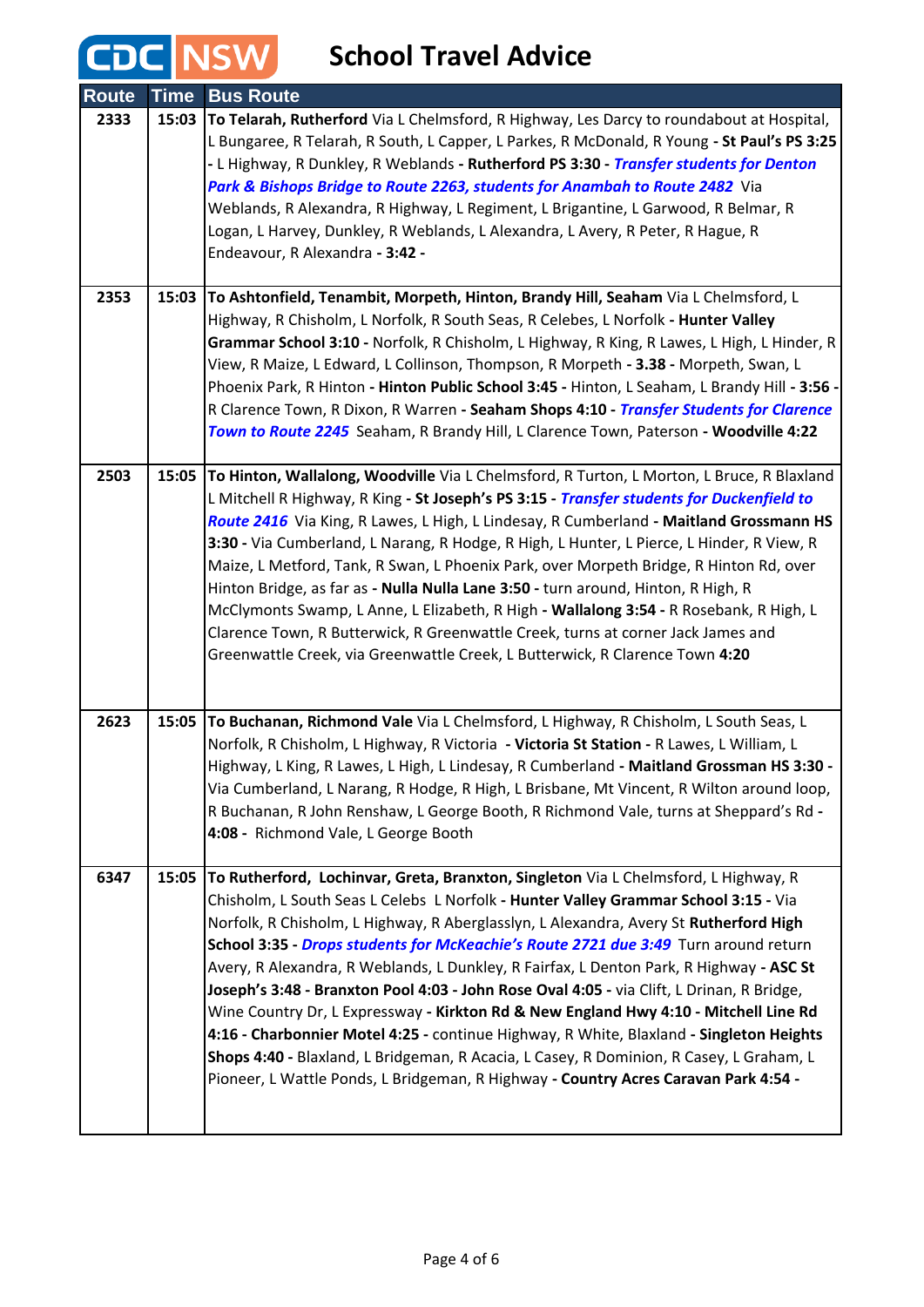### CDC NSW

#### **School Travel Advice**

| <b>Route</b> | <b>Time</b> | <b>Bus Route</b>                                                                                                                                                                    |
|--------------|-------------|-------------------------------------------------------------------------------------------------------------------------------------------------------------------------------------|
| 2432         |             | 15:07 To Ashtonfield Via L Chelmsford, L Highway, R Chisholm, L Norfolk, L South Seas, R Pacific,                                                                                   |
|              |             | L Malay, R Lord Howe, L Pacific, R Airlie, L South Seas, L Ballydoyle, L 1 <sup>st</sup> Tipperary, R                                                                               |
|              |             | Kilshanny, L Ballydoyle, L Fergus, R Murphy, L Galway Bay, R Chisholm, L Stronach, L                                                                                                |
|              |             | Mitchell, R Brisbane, L Brunswick, L Chisholm, R Worcester, L Chisholm - 3:46 -                                                                                                     |
|              |             |                                                                                                                                                                                     |
| 1471         |             | 15:10 Hunter Valley Grammar School to Raymond Terrace, Medowie: <i>Transfer from Route</i>                                                                                          |
|              |             | 2274: Via Norfolk, R Chisholm, L Highway, R Chelmsford, L Metford, R Raymond Terrace, R<br>Seaham, William Bailey, R Port Stephens, L Glenelg, L Adelaide - Raymond Terrace Country |
|              |             | Link 3:35 - Adelaide, L Rees James, R Bellevue, R Adelaide, L Richardson, R Watt, L Mt Hall -                                                                                       |
|              |             | Lakeside Shops 3:50 - R Benjamin, R Richardson, L Grahamstown, R Lakeside Terrace, R                                                                                                |
|              |             | Lisadell, L Fairlands, R Ferrodale, L Kirrang, L Kula, R Ryan, R Lewis, L Kirrang, Federation, R                                                                                    |
|              |             | Kindlebark, L Medowie, L Silverwattle, L Brushbox, L Kindlebark, R Laurina, L Coachwood, L                                                                                          |
|              |             | Kindlebark, L Ferrodale, R James, Brocklesby, L Medowie - Medowie, & Richardson 4:35 -                                                                                              |
|              |             |                                                                                                                                                                                     |
| 2218         |             | 15:11 Hunter Valley Grammar School to Bolwarra & Bolwarra Heights: <i>Transfer from Route</i>                                                                                       |
|              |             | 2274: Via Norfolk, R Chisholm, L Highway, R King, L Lawes, Pitnacree, Glenarvon, L Flat, L                                                                                          |
|              |             | Paterson, R Westbourne, R Addison, L Bayswater, R Kensington, R Bolwarra - Bolwarra                                                                                                 |
|              |             | Public School 3:35 - Bolwarra, L Paterson, L Hunterglen, R Highland, L Bolwarra Park, R                                                                                             |
|              |             | Capital, L Bolwarra Park, R Maitland Vale, Tocal Rd, L Wesley, R James 3:47                                                                                                         |
|              |             |                                                                                                                                                                                     |
| 2691         |             | 15:18 Hunter Valley Grammar School to Louth Park: Transfer from Route 2274: Via Norfolk, L                                                                                          |
|              |             | Chisholm, L Mount Vincent, R Louth Park, R Reflection - 3:33 - R Gullivers, L Reflection, R<br>Louth Park                                                                           |
| 2223         | 15:21       | To Metford, Woodlands Estate, Beresfield, Tarro, Woodberry, Thornton Via R Chelmsford,                                                                                              |
|              |             | L Schanck, L Lowe, Streeton, R Whiteley, Woodlands Dr loop, Whiteley, L Streeton, L                                                                                                 |
|              |             | Ferraby, L Highway, L Anderson - Beresfield 3:45 - Anderson, R Western, L Southern, L                                                                                               |
|              |             | Eastern, L Anderson, R Lawson, L Hyde, R Sophia Jane, L Kingstown, L Frewin - Woodberry                                                                                             |
|              |             | 3:51 - R Lawson R Glenwood, R Thornton, Railway - Thornton Newsagent 4:00 - Railway,                                                                                                |
|              |             | Edward to 1 <sup>st</sup> entry R Somerset Anticlockwise, Thomas Coke, R Taylor, R Haussmann, R                                                                                     |
|              |             | Raymond Terrace, L Forest, turnaround cnr Forest and Grey Gum, Forest, L Raymond                                                                                                    |
|              |             | Terrace, L Settler, L Dragonfly, L Harvest                                                                                                                                          |
| 0321         |             | 15:25 St Joseph's PS to Chisholm, Thornton, Duckenfield: Transfer from Route 2274 Via King, R                                                                                       |
|              |             | Lawes, L Quarry, R Fieldsend, L Metford, R Raymond Terrace, L Forest, L Raymond Terrace,                                                                                            |
|              |             | L Settlers, R Settler, L Dragonfly, Harvest, L Raymond Terrace, R Haussman, L Taylor, L                                                                                             |
|              |             | Sharp, R Evelyn, L John Arthur 3:42 R Thomas Coke, L Taylor, L Government, cont L                                                                                                   |
|              |             | Government, R Raymond Terrace Rd Rd, L Scotch Creek Rd, L Duckenfield Rd (Duckenfield                                                                                               |
|              |             | and Wharf Rd 3:57), L McFarlanes Rd to Raymond Terrace Rd 4:10                                                                                                                      |
| 2263         | 15:27       | Rutherford PS to Bishops Bridge: Transfer from Route 2333 Via Weblands, around                                                                                                      |
|              |             | roundabout to Weblands, R 1 <sup>st</sup> Budgeree, R Weblands, L Denton Park, R Tea Tree, L                                                                                        |
|              |             | Bluegum, L Silky Oak, L Cypress, R Tea Tree, R Denton Park, L Adam, L Denton Park, L                                                                                                |
|              |             | Fairfax, L Dunkley, R Weblands, L Alexandra, L Avery - Rutherford HS 3:45 - Via Avery, L                                                                                            |
|              |             | Peters, R Hague, R Endeavour, L Alexandra, U-Turn at Aberglasslyn roundabout, Alexandra,                                                                                            |
|              |             | L Highway, L Arthur, L Hillview - Rutherford Shops 4:00 - L Alexandra, L Highway, R                                                                                                 |
|              |             | Wollombi - Bishops Bridge 4:15 - turn around 100m past James Lane                                                                                                                   |
|              |             |                                                                                                                                                                                     |